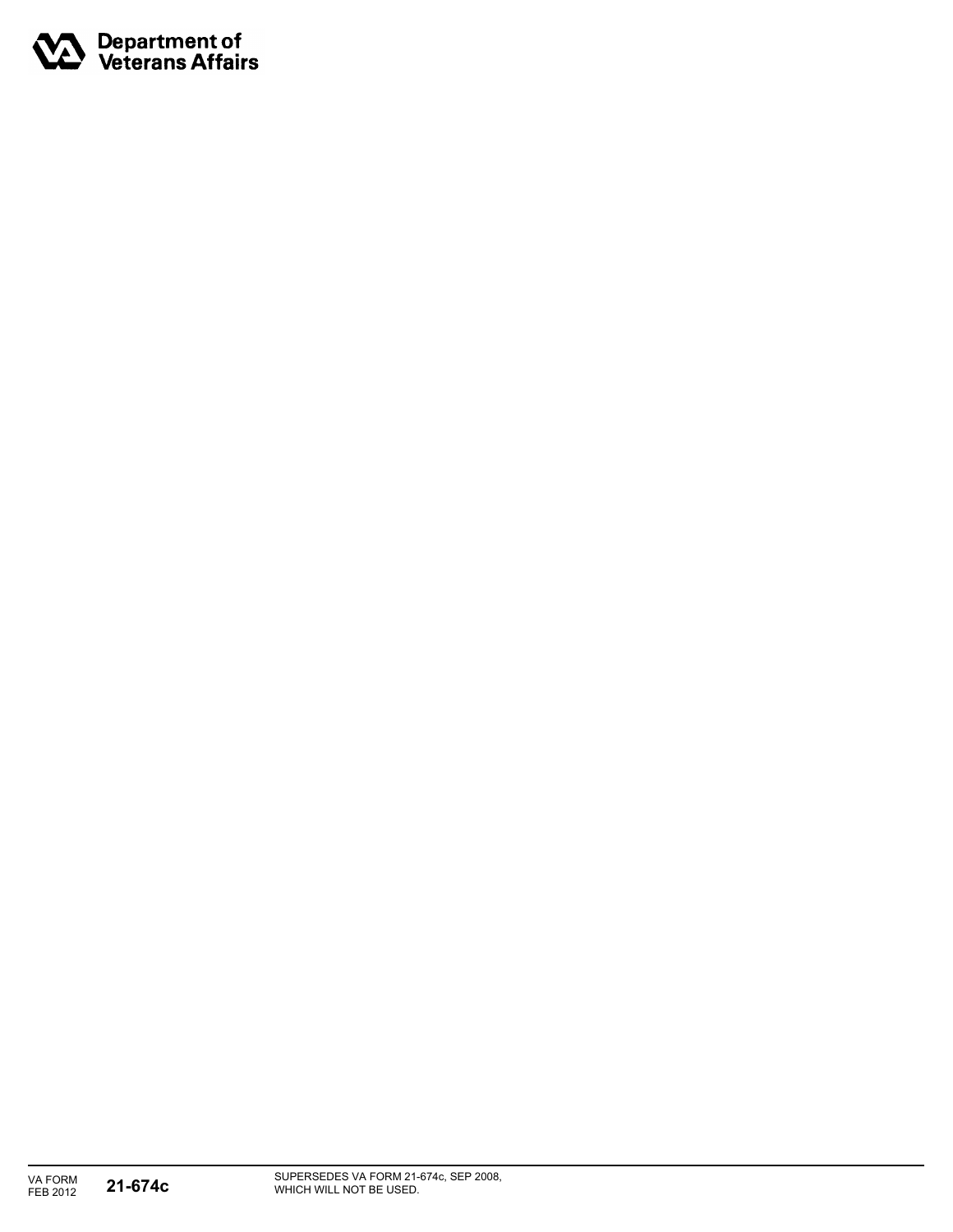1. ADDRESS OF VA OFFICE

|                                                                                                                                                                                                                                                                                                                                                                                                                                                                                                                                                                                                                                                                                                                                                                                                                                                                                                                                                                                                                                                                                                    | 1. ADDRESS OF VA OFFICE                                                                                                                                                                                                                                                                            |            | $\boldsymbol{\omega}$                                                                                                                                                                                                                                                                                                            |  |                                          |                                               |                                                     | <b>Department of Veterans Affairs</b> |                                                    |                     |                                      |
|----------------------------------------------------------------------------------------------------------------------------------------------------------------------------------------------------------------------------------------------------------------------------------------------------------------------------------------------------------------------------------------------------------------------------------------------------------------------------------------------------------------------------------------------------------------------------------------------------------------------------------------------------------------------------------------------------------------------------------------------------------------------------------------------------------------------------------------------------------------------------------------------------------------------------------------------------------------------------------------------------------------------------------------------------------------------------------------------------|----------------------------------------------------------------------------------------------------------------------------------------------------------------------------------------------------------------------------------------------------------------------------------------------------|------------|----------------------------------------------------------------------------------------------------------------------------------------------------------------------------------------------------------------------------------------------------------------------------------------------------------------------------------|--|------------------------------------------|-----------------------------------------------|-----------------------------------------------------|---------------------------------------|----------------------------------------------------|---------------------|--------------------------------------|
|                                                                                                                                                                                                                                                                                                                                                                                                                                                                                                                                                                                                                                                                                                                                                                                                                                                                                                                                                                                                                                                                                                    | <b>REQUEST FOR APPROVAL OF SCHOOL ATTENDANCE</b>                                                                                                                                                                                                                                                   |            |                                                                                                                                                                                                                                                                                                                                  |  |                                          |                                               |                                                     |                                       |                                                    |                     |                                      |
|                                                                                                                                                                                                                                                                                                                                                                                                                                                                                                                                                                                                                                                                                                                                                                                                                                                                                                                                                                                                                                                                                                    | IMPORTANT: Be sure to read the Instructions on the reverse of VA File Copy 1 before completing this<br>form. This form should be completed in duplicate and signed in Part III. Return the original (VA File<br>Copy) to the VA Office shown in Item 1. The copy will be retained by the claimant. |            |                                                                                                                                                                                                                                                                                                                                  |  |                                          |                                               |                                                     |                                       |                                                    |                     |                                      |
|                                                                                                                                                                                                                                                                                                                                                                                                                                                                                                                                                                                                                                                                                                                                                                                                                                                                                                                                                                                                                                                                                                    | PART I - TO BE COMPLETED BY CLAIMANT (Also sign certification in Part III)                                                                                                                                                                                                                         |            |                                                                                                                                                                                                                                                                                                                                  |  |                                          |                                               |                                                     |                                       |                                                    |                     |                                      |
|                                                                                                                                                                                                                                                                                                                                                                                                                                                                                                                                                                                                                                                                                                                                                                                                                                                                                                                                                                                                                                                                                                    |                                                                                                                                                                                                                                                                                                    |            | 2A. FIRST - MIDDLE INITIAL - LAST NAME OF VETERAN (Type or print)<br>3. VA FILE NUMBER<br>C/CSS                                                                                                                                                                                                                                  |  |                                          |                                               |                                                     |                                       |                                                    |                     |                                      |
|                                                                                                                                                                                                                                                                                                                                                                                                                                                                                                                                                                                                                                                                                                                                                                                                                                                                                                                                                                                                                                                                                                    |                                                                                                                                                                                                                                                                                                    |            | 2B. E-MAIL ADDRESS OF VETERAN (If applicable)                                                                                                                                                                                                                                                                                    |  |                                          |                                               |                                                     |                                       |                                                    |                     | 4A. STUDENT'S SOCIAL SECURITY NUMBER |
|                                                                                                                                                                                                                                                                                                                                                                                                                                                                                                                                                                                                                                                                                                                                                                                                                                                                                                                                                                                                                                                                                                    |                                                                                                                                                                                                                                                                                                    |            | 4B. FIRST NAME-MIDDLE INITIAL-LAST NAME OF STUDENT (Veteran's child attending school) (Type or print)                                                                                                                                                                                                                            |  |                                          |                                               |                                                     |                                       |                                                    |                     |                                      |
|                                                                                                                                                                                                                                                                                                                                                                                                                                                                                                                                                                                                                                                                                                                                                                                                                                                                                                                                                                                                                                                                                                    |                                                                                                                                                                                                                                                                                                    |            |                                                                                                                                                                                                                                                                                                                                  |  |                                          |                                               |                                                     |                                       |                                                    |                     |                                      |
| 5A. DATE OF BIRTH                                                                                                                                                                                                                                                                                                                                                                                                                                                                                                                                                                                                                                                                                                                                                                                                                                                                                                                                                                                                                                                                                  |                                                                                                                                                                                                                                                                                                    | <b>YES</b> | 5B. HAS STUDENT EVER MARRIED?<br>NO                                                                                                                                                                                                                                                                                              |  | (If "Yes," complete Item $5C$ )          |                                               |                                                     |                                       | 5C. DATE OF MARRIAGE                               |                     |                                      |
| 6. ADDRESS OF STUDENT (Number and street or rural route,<br>city or P.O., State and ZIP Code)                                                                                                                                                                                                                                                                                                                                                                                                                                                                                                                                                                                                                                                                                                                                                                                                                                                                                                                                                                                                      |                                                                                                                                                                                                                                                                                                    |            | 7A. IS TUITION AND/OR ALLOWANCE FOR STUDENT'S EDUCATION OR TRAINING BEING PAID BY<br>VA DEPENDENTS EDUCATIONAL ASSISTANCE (DEA), THE FEDERAL EMPLOYEE'S COMPEN-<br>SATION ACT OR ANY OTHER AGENCY OR PROGRAM OF THE UNITED STATES GOVERNMENT?<br><b>YES</b><br>NO (If "Yes," complete Items 7B and 7C. If "No," skip to Item 8A) |  |                                          |                                               |                                                     |                                       |                                                    |                     |                                      |
| 7B. AGENCY NAME                                                                                                                                                                                                                                                                                                                                                                                                                                                                                                                                                                                                                                                                                                                                                                                                                                                                                                                                                                                                                                                                                    |                                                                                                                                                                                                                                                                                                    |            | 7C. DATE PAYMENTS BEGAN (Month, day, year)                                                                                                                                                                                                                                                                                       |  |                                          |                                               |                                                     |                                       |                                                    |                     |                                      |
|                                                                                                                                                                                                                                                                                                                                                                                                                                                                                                                                                                                                                                                                                                                                                                                                                                                                                                                                                                                                                                                                                                    |                                                                                                                                                                                                                                                                                                    |            |                                                                                                                                                                                                                                                                                                                                  |  |                                          |                                               |                                                     |                                       |                                                    |                     |                                      |
| 8A. NAME AND ADDRESS OF SCHOOL FOR WHICH APPROVAL IS REQUESTED                                                                                                                                                                                                                                                                                                                                                                                                                                                                                                                                                                                                                                                                                                                                                                                                                                                                                                                                                                                                                                     |                                                                                                                                                                                                                                                                                                    |            |                                                                                                                                                                                                                                                                                                                                  |  |                                          |                                               | 8B. NAME OR TYPE OF COURSE OF EDUCATION OR TRAINING |                                       |                                                    |                     |                                      |
| 9A. OFFICIAL BEGINNING DATE OF REGULAR TERM OR<br><b>COURSE</b>                                                                                                                                                                                                                                                                                                                                                                                                                                                                                                                                                                                                                                                                                                                                                                                                                                                                                                                                                                                                                                    |                                                                                                                                                                                                                                                                                                    |            | 9B. DATE STUDENT STARTED OR EXPECTS TO START                                                                                                                                                                                                                                                                                     |  | COURSE (Month, day, year)                |                                               |                                                     |                                       | (Month, day, year)                                 |                     | 9C. EXPECTED DATE OF GRADUATION      |
| 10A. IS STUDENT ENROLLED<br>IN FULL-TIME HIGH SCHOOL<br>OR COLLEGE COURSE?                                                                                                                                                                                                                                                                                                                                                                                                                                                                                                                                                                                                                                                                                                                                                                                                                                                                                                                                                                                                                         | 10B. SUBJECT FOR WHICH STUDENT IS ENROLLED<br>(If other than full-time high school or college course)                                                                                                                                                                                              |            |                                                                                                                                                                                                                                                                                                                                  |  |                                          |                                               | 10C. NUMBER OF<br><b>SESSIONS PER WEEK</b>          |                                       |                                                    | 10D. HOURS PER WEEK |                                      |
| YES<br> NO<br>(If "No," complete Items 10B,                                                                                                                                                                                                                                                                                                                                                                                                                                                                                                                                                                                                                                                                                                                                                                                                                                                                                                                                                                                                                                                        |                                                                                                                                                                                                                                                                                                    |            |                                                                                                                                                                                                                                                                                                                                  |  |                                          |                                               |                                                     |                                       |                                                    |                     |                                      |
| $10C$ and $10D$ )<br>11A. WAS STUDENT ATTENDING ANY SCHOOL AT END OF LAST                                                                                                                                                                                                                                                                                                                                                                                                                                                                                                                                                                                                                                                                                                                                                                                                                                                                                                                                                                                                                          |                                                                                                                                                                                                                                                                                                    |            |                                                                                                                                                                                                                                                                                                                                  |  |                                          |                                               |                                                     |                                       | 11B. NAME AND ADDRESS OF SCHOOL ATTENDED LAST TERM |                     |                                      |
| <b>SCHOOL TERM?</b><br><b>YES</b>                                                                                                                                                                                                                                                                                                                                                                                                                                                                                                                                                                                                                                                                                                                                                                                                                                                                                                                                                                                                                                                                  |                                                                                                                                                                                                                                                                                                    |            |                                                                                                                                                                                                                                                                                                                                  |  |                                          |                                               |                                                     |                                       |                                                    |                     |                                      |
| NO (If "Yes," complete Items 11B through 11F)<br>11C. NO. OF SESSIONS<br>11E. BEGINNING DATE OF LAST TERM<br>111F. ENDING DATE OF LAST TERM<br>11D. HOURS PER WEEK<br>PER WEEK                                                                                                                                                                                                                                                                                                                                                                                                                                                                                                                                                                                                                                                                                                                                                                                                                                                                                                                     |                                                                                                                                                                                                                                                                                                    |            |                                                                                                                                                                                                                                                                                                                                  |  |                                          |                                               |                                                     |                                       |                                                    |                     |                                      |
|                                                                                                                                                                                                                                                                                                                                                                                                                                                                                                                                                                                                                                                                                                                                                                                                                                                                                                                                                                                                                                                                                                    | PART II - STUDENT'S INCOME AND NET WORTH (See Instructions for when required)                                                                                                                                                                                                                      |            |                                                                                                                                                                                                                                                                                                                                  |  |                                          |                                               |                                                     |                                       |                                                    |                     |                                      |
| 12. REPORT OF INCOME BY CALENDAR YEAR (IMPORTANT - Do NOT report VA benefits)                                                                                                                                                                                                                                                                                                                                                                                                                                                                                                                                                                                                                                                                                                                                                                                                                                                                                                                                                                                                                      |                                                                                                                                                                                                                                                                                                    |            |                                                                                                                                                                                                                                                                                                                                  |  |                                          |                                               | 13. VALUE OF ESTATE                                 |                                       |                                                    |                     |                                      |
| A. SOURCE                                                                                                                                                                                                                                                                                                                                                                                                                                                                                                                                                                                                                                                                                                                                                                                                                                                                                                                                                                                                                                                                                          | <b>B. RECEIVED</b><br>(REPORT FOR YEAR IN WHICH SCHOOL TERM (Report for year following that<br><i>BEGINS-SEE ITEM 9 ABOVE</i>                                                                                                                                                                      |            |                                                                                                                                                                                                                                                                                                                                  |  | C. EXPECTED<br><u>shown in column B)</u> |                                               | A. SAVINGS (Including cash)<br>\$                   |                                       |                                                    |                     |                                      |
| <b>EARNINGS FROM ALL</b><br><b>EMPLOYMENT</b>                                                                                                                                                                                                                                                                                                                                                                                                                                                                                                                                                                                                                                                                                                                                                                                                                                                                                                                                                                                                                                                      |                                                                                                                                                                                                                                                                                                    |            |                                                                                                                                                                                                                                                                                                                                  |  |                                          |                                               |                                                     |                                       | B. SECURITIES, BONDS, ETC.                         |                     |                                      |
| ANNUAL SOCIAL<br><b>SECURITY</b>                                                                                                                                                                                                                                                                                                                                                                                                                                                                                                                                                                                                                                                                                                                                                                                                                                                                                                                                                                                                                                                                   |                                                                                                                                                                                                                                                                                                    |            |                                                                                                                                                                                                                                                                                                                                  |  |                                          |                                               |                                                     |                                       | C. REAL ESTATE (Not your home)                     |                     |                                      |
| <b>OTHER ANNUITIES</b>                                                                                                                                                                                                                                                                                                                                                                                                                                                                                                                                                                                                                                                                                                                                                                                                                                                                                                                                                                                                                                                                             |                                                                                                                                                                                                                                                                                                    |            |                                                                                                                                                                                                                                                                                                                                  |  |                                          |                                               |                                                     | D. ALL OTHER ASSETS                   |                                                    |                     |                                      |
| ALL OTHER INCOME<br>(Interest, dividends, etc.)                                                                                                                                                                                                                                                                                                                                                                                                                                                                                                                                                                                                                                                                                                                                                                                                                                                                                                                                                                                                                                                    |                                                                                                                                                                                                                                                                                                    |            |                                                                                                                                                                                                                                                                                                                                  |  |                                          |                                               |                                                     | E. TOTAL OF ABOVE                     |                                                    | \$                  |                                      |
| 14. REMARKS                                                                                                                                                                                                                                                                                                                                                                                                                                                                                                                                                                                                                                                                                                                                                                                                                                                                                                                                                                                                                                                                                        |                                                                                                                                                                                                                                                                                                    |            |                                                                                                                                                                                                                                                                                                                                  |  |                                          |                                               |                                                     |                                       |                                                    |                     |                                      |
|                                                                                                                                                                                                                                                                                                                                                                                                                                                                                                                                                                                                                                                                                                                                                                                                                                                                                                                                                                                                                                                                                                    | <b>PART III - CERTIFICATION AND AGREEMENT TO BE SIGNED BY CLAIMANT</b>                                                                                                                                                                                                                             |            |                                                                                                                                                                                                                                                                                                                                  |  |                                          |                                               |                                                     |                                       |                                                    |                     |                                      |
| NOTE: This part will be completed by the student only if he or she has attained majority and is claiming benefits in his or her own right. Otherwise, the veteran, surviving<br>spouse, guardian or custodian will sign and also enter his or her relationship to the student.                                                                                                                                                                                                                                                                                                                                                                                                                                                                                                                                                                                                                                                                                                                                                                                                                     |                                                                                                                                                                                                                                                                                                    |            |                                                                                                                                                                                                                                                                                                                                  |  |                                          |                                               |                                                     |                                       |                                                    |                     |                                      |
| Receipt by the student of VA Dependents Educational Assistance (DEA), the Federal Employees' Compensation Act, or benefit from another Federal Agency (U.S.<br>Service Academy, U.S. Merchant Marine Academy, Bureau of Indian Affairs, etc.) with additional compensation payments based on the student's school attendance is<br>considered a duplication of benefits and is prohibited.<br>I CERTIFY THAT the information given above is true and correct to the best of my knowledge and belief and request approval of the course of education or training<br>shown above.<br>I AGREE to notify the Department of Veterans Affairs immediately of any change in this course of education, transfer to another school, discontinuance of school<br>attendance, receipt of Dependents Educational Assistance, or marriage prior to completion of the course. I understand that continued entitlement to school attendance<br>may be based on information I have furnished on this form. Any benefits allowed due to this certification will be discontinued if the student marries, receives VA |                                                                                                                                                                                                                                                                                                    |            |                                                                                                                                                                                                                                                                                                                                  |  |                                          |                                               |                                                     |                                       |                                                    |                     |                                      |
| Dependents Education Assistance (DEA) benefits, leaves school, or passes away.                                                                                                                                                                                                                                                                                                                                                                                                                                                                                                                                                                                                                                                                                                                                                                                                                                                                                                                                                                                                                     |                                                                                                                                                                                                                                                                                                    |            |                                                                                                                                                                                                                                                                                                                                  |  |                                          |                                               |                                                     |                                       |                                                    |                     |                                      |
| 15A. SIGNATURE                                                                                                                                                                                                                                                                                                                                                                                                                                                                                                                                                                                                                                                                                                                                                                                                                                                                                                                                                                                                                                                                                     |                                                                                                                                                                                                                                                                                                    |            | 15B. DAYTIME PHONE NO.<br>(Include Area Code)                                                                                                                                                                                                                                                                                    |  |                                          | 15C. EVENING PHONE NO.<br>(Include Area Code) |                                                     |                                       | 16. RELATIONSHIP TO STUDENT 17. DATE               |                     |                                      |
| Penalty: The law provides severe penalties which include fine or imprisonment, or both, for the willful submission of any statement or<br>evidence of a material fact, knowing it to be false.                                                                                                                                                                                                                                                                                                                                                                                                                                                                                                                                                                                                                                                                                                                                                                                                                                                                                                     |                                                                                                                                                                                                                                                                                                    |            |                                                                                                                                                                                                                                                                                                                                  |  |                                          |                                               |                                                     |                                       |                                                    |                     |                                      |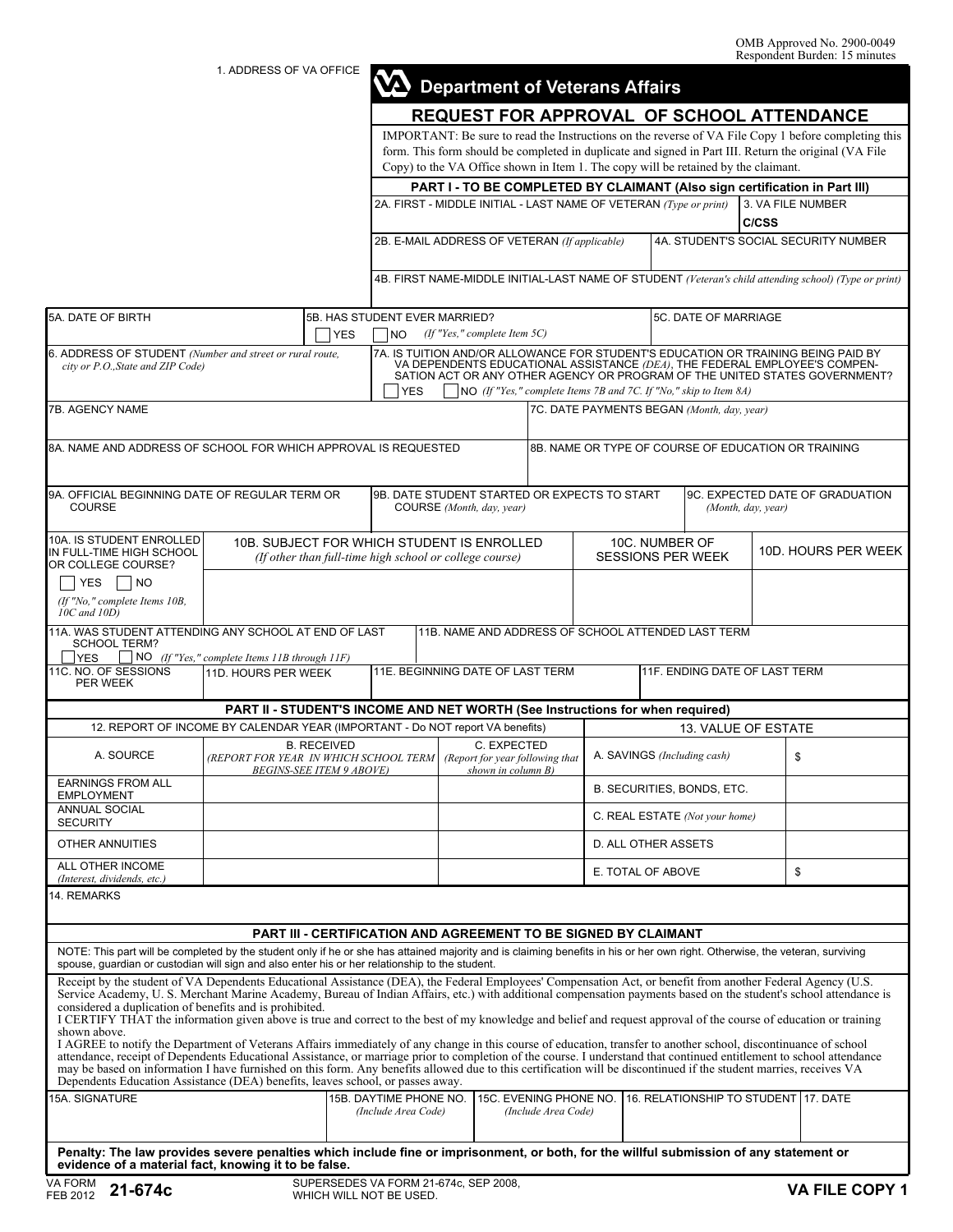# **INSTRUCTIONS**

#### **NOTE: Read the instructions carefully before completing this form.**

## **How do I complete VA Form 21-674c?**

VA Form 21-674c should be completed by the person receiving or claiming benefits for a veteran's child who is at least 18 but under 23 and attending school. The veteran's child should complete the form only if he or she has reached the age of majority and is or will be entitled to receive direct payment of VA benefits. NOTE: The age of majority is determined by State law; it is age 18 in most states.

Print all answers clearly. For additional space, attach a separate sheet, indicating the item number to which the answers apply. Make sure to write the veteran's name and VA claim number on any attachments to this form.

Submit the original copy (VA File Copy 1) of the completed form to the VA office shown in Item 1. If no address is shown, mail or take it to the nearest VA regional office. Keep Claimant's Copy 2 for your own records and use the reverse, School Attendance Report, to report to VA any change in the child's status, such as termination of school attendance or marriage.

## **PART I**

All claimants must complete this part. Answer "Yes" to Item 7A only if, Federal Employee's Compensation, VA Dependents Educational Assistance (DEA), or another Federal Agency (U.S. Service Academy, U.S. Merchant Marine Academy, Bureau of Indian Affairs, etc.) is paying the student's tuition. Do not answer "Yes" simply because the student's continuing school attendance has resulted in Social Security benefits.

## **PART II**

Complete this part only if the benefit being claimed or received is disability pension or death pension. Each income block must be completed. If you do not receive income from a particular source, write "0" or "none" in the space provided. Do not leave the space blank. VA will interpret a blank space as "0" or "None". Report the gross amounts before you take out deductions for taxes, insurance, etc.

Section 306 or Old Law Pension (entitlement to pension established before January 1, 1979): Complete this part only if the VA benefit payable will be death pension, and there is no surviving spouse entitled to death pension. Do not complete if the student is a dependent on a veteran's or surviving spouse's award.

Improved Pension: Complete this part showing the student's income. Educational or vocational rehabilitation expenses are amounts paid by the student for his or her course of post-secondary education or vocational rehabilitation, including tuition, fees, and materials. If any of these expenses are paid by the student, the expenses may be deducted from the earned income of the student. Report the total amount(s) paid and dates of payment in Item 14, "Remarks."

#### **PART III**

This part will be completed by the student only if he or she has reached the age of majority and is claiming benefits in his or her own right. Otherwise, the veteran, surviving spouse, guardian or custodian will sign and also enter his or her relationship to the student in Item 16.

Privacy Act Notice: VA will not disclose information collected on this form to any source other than what has been authorized under the Privacy Act of 1974 or Title 38, Code of Federal Regulations 1.576 for routine uses (i.e., civil or criminal law enforcement, congressional communications, epidemiological or research studies, the collection of money owed to the United States, litigation in which the United States is a party or has an interest, the administration of VA programs and delivery of VA benefits, verification of identity and status, and personnel administration) as identified in the VA system of records, 58VA21/22/28, Compensation, Pension, Education, and Vocational Rehabilitation and Employment Records - VA, and published in the Federal Register. Your obligation to respond is required to obtain or retain benefits. The requested information is considered relevant and necessary to determine maximum benefits under the law. Giving us your and your dependents' SSN account information is mandatory. Applicants are required to provide their SSN and the SSN of any dependents for whom benefits are claimed under Title 38 U.S.C.  $5101(c)(1)$ . VA will not deny an individual benefits for refusing to provide his or her SSN unless the disclosure of the SSN is required by a Federal Statute of law in effect prior to January 1, 1975, and still in effect. The responses you submit are considered confidential (38 U.S.C. 5701). Information submitted is subject to verification through computer matching programs with other agencies.

Respondent Burden: We need this information to determine entitlement to benefits for a veteran's child who is between age 18 and 23 and attending school (38 U.S.C. 104(a)). Title 38, United States Code, allows us to ask for this information. We estimate that you will need an average of 15 minutes to review the instructions, find the information, and complete this form. VA cannot conduct or sponsor a collection of information unless a valid OMB control number is displayed. You are not required to respond to a collection of information if this number is not displayed. Valid OMB control numbers can be located on the OMB Internet Page at www.reginfo.gov/public/do/PRAMain . If desired, you can call 1-800-827-1000 to get information on where to send comments or suggestions about this form.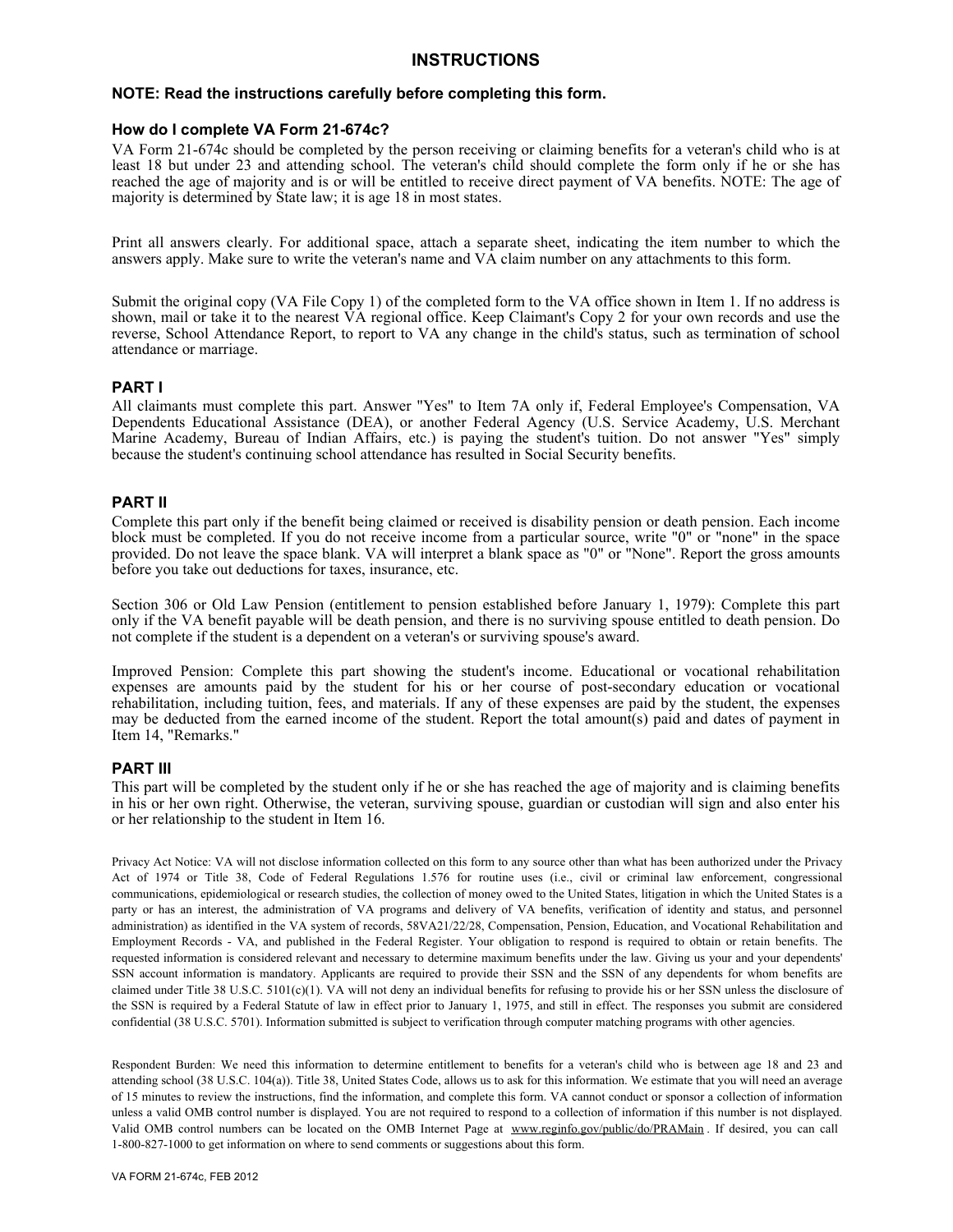1. ADDRESS OF VA OFFICE

|                                                                                                                                                                                                                                                                                                                                                                                                                                                                                                                                                                                                                                                                                                                                                     |                                                                                                            |                    |                                                                                                                                                                                                                                                                                                                                  |                                            |                                                     |                                               |                                                       | <b>Department of Veterans Affairs</b> |                                                                                    |  |                                                                                                                                                                                                              |  |
|-----------------------------------------------------------------------------------------------------------------------------------------------------------------------------------------------------------------------------------------------------------------------------------------------------------------------------------------------------------------------------------------------------------------------------------------------------------------------------------------------------------------------------------------------------------------------------------------------------------------------------------------------------------------------------------------------------------------------------------------------------|------------------------------------------------------------------------------------------------------------|--------------------|----------------------------------------------------------------------------------------------------------------------------------------------------------------------------------------------------------------------------------------------------------------------------------------------------------------------------------|--------------------------------------------|-----------------------------------------------------|-----------------------------------------------|-------------------------------------------------------|---------------------------------------|------------------------------------------------------------------------------------|--|--------------------------------------------------------------------------------------------------------------------------------------------------------------------------------------------------------------|--|
|                                                                                                                                                                                                                                                                                                                                                                                                                                                                                                                                                                                                                                                                                                                                                     | REQUEST FOR APPROVAL OF SCHOOL ATTENDANCE                                                                  |                    |                                                                                                                                                                                                                                                                                                                                  |                                            |                                                     |                                               |                                                       |                                       |                                                                                    |  |                                                                                                                                                                                                              |  |
|                                                                                                                                                                                                                                                                                                                                                                                                                                                                                                                                                                                                                                                                                                                                                     |                                                                                                            |                    |                                                                                                                                                                                                                                                                                                                                  |                                            |                                                     |                                               |                                                       |                                       | Copy) to the VA Office shown in Item 1. The copy will be retained by the claimant. |  | IMPORTANT: Be sure to read the Instructions on the reverse of VA File Copy 1 before completing this<br>form. This form should be completed in duplicate and signed in Part III. Return the original (VA File |  |
|                                                                                                                                                                                                                                                                                                                                                                                                                                                                                                                                                                                                                                                                                                                                                     |                                                                                                            |                    | PART I - TO BE COMPLETED BY CLAIMANT (Also sign certification in Part III)                                                                                                                                                                                                                                                       |                                            |                                                     |                                               |                                                       |                                       |                                                                                    |  |                                                                                                                                                                                                              |  |
|                                                                                                                                                                                                                                                                                                                                                                                                                                                                                                                                                                                                                                                                                                                                                     |                                                                                                            |                    | 2A. FIRST - MIDDLE INITIAL - LAST NAME OF VETERAN (Type or print)                                                                                                                                                                                                                                                                |                                            |                                                     |                                               |                                                       |                                       | 3. VA FILE NUMBER<br>C/CSS                                                         |  |                                                                                                                                                                                                              |  |
|                                                                                                                                                                                                                                                                                                                                                                                                                                                                                                                                                                                                                                                                                                                                                     |                                                                                                            |                    | 2B. E-MAIL ADDRESS OF VETERAN (If applicable)                                                                                                                                                                                                                                                                                    |                                            |                                                     |                                               |                                                       |                                       |                                                                                    |  | 4A. STUDENT'S SOCIAL SECURITY NUMBER                                                                                                                                                                         |  |
|                                                                                                                                                                                                                                                                                                                                                                                                                                                                                                                                                                                                                                                                                                                                                     |                                                                                                            |                    |                                                                                                                                                                                                                                                                                                                                  |                                            |                                                     |                                               |                                                       |                                       |                                                                                    |  | 4B. FIRST NAME-MIDDLE INITIAL-LAST NAME OF STUDENT (Veteran's child attending school) (Type or print)                                                                                                        |  |
| 5A. DATE OF BIRTH<br><b>YES</b>                                                                                                                                                                                                                                                                                                                                                                                                                                                                                                                                                                                                                                                                                                                     |                                                                                                            |                    | 5B. HAS STUDENT EVER MARRIED?<br>(If "Yes," complete Item $5C$ )<br><b>NO</b>                                                                                                                                                                                                                                                    |                                            |                                                     |                                               | 5C. DATE OF MARRIAGE                                  |                                       |                                                                                    |  |                                                                                                                                                                                                              |  |
| 6. ADDRESS OF STUDENT (Number and street or rural route,<br>city or P.O., State and ZIP Code)                                                                                                                                                                                                                                                                                                                                                                                                                                                                                                                                                                                                                                                       |                                                                                                            |                    | 7A. IS TUITION AND/OR ALLOWANCE FOR STUDENT'S EDUCATION OR TRAINING BEING PAID BY<br>VA DEPENDENTS EDUCATIONAL ASSISTANCE (DEA), THE FEDERAL EMPLOYEE'S COMPEN-<br>SATION ACT OR ANY OTHER AGENCY OR PROGRAM OF THE UNITED STATES GOVERNMENT?<br><b>YES</b><br>NO (If "Yes," complete Items 7B and 7C. If "No," skip to Item 8A) |                                            |                                                     |                                               |                                                       |                                       |                                                                                    |  |                                                                                                                                                                                                              |  |
| 7B. AGENCY NAME                                                                                                                                                                                                                                                                                                                                                                                                                                                                                                                                                                                                                                                                                                                                     |                                                                                                            |                    |                                                                                                                                                                                                                                                                                                                                  | 7C. DATE PAYMENTS BEGAN (Month, day, year) |                                                     |                                               |                                                       |                                       |                                                                                    |  |                                                                                                                                                                                                              |  |
| 8A. NAME AND ADDRESS OF SCHOOL FOR WHICH APPROVAL IS REQUESTED                                                                                                                                                                                                                                                                                                                                                                                                                                                                                                                                                                                                                                                                                      |                                                                                                            |                    |                                                                                                                                                                                                                                                                                                                                  |                                            | 8B. NAME OR TYPE OF COURSE OF EDUCATION OR TRAINING |                                               |                                                       |                                       |                                                                                    |  |                                                                                                                                                                                                              |  |
| 9A. OFFICIAL BEGINNING DATE OF REGULAR TERM OR<br><b>COURSE</b>                                                                                                                                                                                                                                                                                                                                                                                                                                                                                                                                                                                                                                                                                     |                                                                                                            |                    | 9B. DATE STUDENT STARTED OR EXPECTS TO START<br>COURSE (Month, day, year)                                                                                                                                                                                                                                                        |                                            |                                                     |                                               | 9C. EXPECTED DATE OF GRADUATION<br>(Month, day, year) |                                       |                                                                                    |  |                                                                                                                                                                                                              |  |
| 10A. IS STUDENT ENROLLED<br>IN FULL-TIME HIGH SCHOOL<br>OR COLLEGE COURSE?                                                                                                                                                                                                                                                                                                                                                                                                                                                                                                                                                                                                                                                                          | 10B. SUBJECT FOR WHICH STUDENT IS ENROLLED<br>(If other than full-time high school or college course)      |                    |                                                                                                                                                                                                                                                                                                                                  |                                            |                                                     | 10C. NUMBER OF<br><b>SESSIONS PER WEEK</b>    |                                                       |                                       | 10D. HOURS PER WEEK                                                                |  |                                                                                                                                                                                                              |  |
| YES<br>$\overline{\phantom{1}}$ NO<br>(If "No," complete Items 10B,<br>10C and 10D)                                                                                                                                                                                                                                                                                                                                                                                                                                                                                                                                                                                                                                                                 |                                                                                                            |                    |                                                                                                                                                                                                                                                                                                                                  |                                            |                                                     |                                               |                                                       |                                       |                                                                                    |  |                                                                                                                                                                                                              |  |
| 11A. WAS STUDENT ATTENDING ANY SCHOOL AT END OF LAST<br><b>SCHOOL TERM?</b>                                                                                                                                                                                                                                                                                                                                                                                                                                                                                                                                                                                                                                                                         |                                                                                                            |                    |                                                                                                                                                                                                                                                                                                                                  |                                            |                                                     |                                               |                                                       |                                       | 11B. NAME AND ADDRESS OF SCHOOL ATTENDED LAST TERM                                 |  |                                                                                                                                                                                                              |  |
| $\Box$ NO (If "Yes," complete Items 11B through 11F)<br><b>YES</b><br>11C. NO. OF SESSIONS<br>11E. BEGINNING DATE OF LAST TERM<br>11D. HOURS PER WEEK<br>11F. ENDING DATE OF LAST TERM<br>PER WEEK                                                                                                                                                                                                                                                                                                                                                                                                                                                                                                                                                  |                                                                                                            |                    |                                                                                                                                                                                                                                                                                                                                  |                                            |                                                     |                                               |                                                       |                                       |                                                                                    |  |                                                                                                                                                                                                              |  |
|                                                                                                                                                                                                                                                                                                                                                                                                                                                                                                                                                                                                                                                                                                                                                     | PART II - STUDENT'S INCOME AND NET WORTH (See Instructions for when required)                              |                    |                                                                                                                                                                                                                                                                                                                                  |                                            |                                                     |                                               |                                                       |                                       |                                                                                    |  |                                                                                                                                                                                                              |  |
| 12. REPORT OF INCOME BY CALENDAR YEAR (IMPORTANT - Do NOT report VA benefits)                                                                                                                                                                                                                                                                                                                                                                                                                                                                                                                                                                                                                                                                       |                                                                                                            |                    |                                                                                                                                                                                                                                                                                                                                  |                                            |                                                     |                                               |                                                       |                                       | 13. VALUE OF ESTATE                                                                |  |                                                                                                                                                                                                              |  |
| A. SOURCE                                                                                                                                                                                                                                                                                                                                                                                                                                                                                                                                                                                                                                                                                                                                           | (REPORT FOR YEAR IN WHICH SCHOOL TERM   (Report for year following that<br><b>REGINS-SEE ITEM 9 AROVE)</b> | <b>B. RECEIVED</b> |                                                                                                                                                                                                                                                                                                                                  | shown in column $R$ )                      | C. EXPECTED                                         |                                               | A. SAVINGS (Including cash)<br>\$                     |                                       |                                                                                    |  |                                                                                                                                                                                                              |  |
| <b>EARNINGS FROM ALL</b><br><b>EMPLOYMENT</b>                                                                                                                                                                                                                                                                                                                                                                                                                                                                                                                                                                                                                                                                                                       |                                                                                                            |                    |                                                                                                                                                                                                                                                                                                                                  |                                            |                                                     |                                               | B. SECURITIES, BONDS, ETC.                            |                                       |                                                                                    |  |                                                                                                                                                                                                              |  |
| ANNUAL SOCIAL<br><b>SECURITY</b>                                                                                                                                                                                                                                                                                                                                                                                                                                                                                                                                                                                                                                                                                                                    |                                                                                                            |                    |                                                                                                                                                                                                                                                                                                                                  |                                            |                                                     |                                               | C. REAL ESTATE (Not your home)                        |                                       |                                                                                    |  |                                                                                                                                                                                                              |  |
| OTHER ANNUITIES                                                                                                                                                                                                                                                                                                                                                                                                                                                                                                                                                                                                                                                                                                                                     |                                                                                                            |                    |                                                                                                                                                                                                                                                                                                                                  |                                            |                                                     |                                               | D. ALL OTHER ASSETS                                   |                                       |                                                                                    |  |                                                                                                                                                                                                              |  |
| ALL OTHER INCOME<br>(Interest, dividends, etc.)                                                                                                                                                                                                                                                                                                                                                                                                                                                                                                                                                                                                                                                                                                     |                                                                                                            |                    |                                                                                                                                                                                                                                                                                                                                  |                                            |                                                     |                                               | \$<br>E. TOTAL OF ABOVE                               |                                       |                                                                                    |  |                                                                                                                                                                                                              |  |
| 14. REMARKS                                                                                                                                                                                                                                                                                                                                                                                                                                                                                                                                                                                                                                                                                                                                         |                                                                                                            |                    |                                                                                                                                                                                                                                                                                                                                  |                                            |                                                     |                                               |                                                       |                                       |                                                                                    |  |                                                                                                                                                                                                              |  |
|                                                                                                                                                                                                                                                                                                                                                                                                                                                                                                                                                                                                                                                                                                                                                     |                                                                                                            |                    | <b>PART III - CERTIFICATION AND AGREEMENT TO BE SIGNED BY CLAIMANT</b>                                                                                                                                                                                                                                                           |                                            |                                                     |                                               |                                                       |                                       |                                                                                    |  |                                                                                                                                                                                                              |  |
| NOTE: This part will be completed by the student only if he or she has attained majority and is claiming benefits in his or her own right. Otherwise, the veteran, surviving<br>spouse, quardian or custodian will sign and also enter his or her relationship to the student.                                                                                                                                                                                                                                                                                                                                                                                                                                                                      |                                                                                                            |                    |                                                                                                                                                                                                                                                                                                                                  |                                            |                                                     |                                               |                                                       |                                       |                                                                                    |  |                                                                                                                                                                                                              |  |
| Receipt by the student of VA Dependents Educational Assistance (DEA), the Federal Employees' Compensation Act, or benefit from another Federal Agency (U.S.<br>Service Academy, U.S. Merchant Marine Academy, Bureau of Indian Affairs, etc.) with additional compensation payments based on the student's school attendance is<br>considered a duplication of benefits and is prohibited.<br>I CERTIFY THAT the information given above is true and correct to the best of my knowledge and belief and request approval of the course of education or training<br>shown above.<br>I AGREE to notify the Department of Veterans Affairs immediately of any change in this course of education, transfer to another school, discontinuance of school |                                                                                                            |                    |                                                                                                                                                                                                                                                                                                                                  |                                            |                                                     |                                               |                                                       |                                       |                                                                                    |  |                                                                                                                                                                                                              |  |
| attendance, receipt of Dependents Educational Assistance, or marriage prior to completion of the course. I understand that continued entitlement to school attendance<br>may be based on information I have furnished on this form. Any benefits allowed due to this certification will be discontinued if the student marries, receives VA<br>Dependents Education Assistance (DEA) benefits, leaves school, or passes away.                                                                                                                                                                                                                                                                                                                       |                                                                                                            |                    |                                                                                                                                                                                                                                                                                                                                  |                                            |                                                     |                                               |                                                       |                                       |                                                                                    |  |                                                                                                                                                                                                              |  |
| 15A. SIGNATURE                                                                                                                                                                                                                                                                                                                                                                                                                                                                                                                                                                                                                                                                                                                                      |                                                                                                            |                    | 15B. DAYTIME PHONE NO.<br>(Include Area Code)                                                                                                                                                                                                                                                                                    |                                            |                                                     | 15C. EVENING PHONE NO.<br>(Include Area Code) |                                                       |                                       | 16. RELATIONSHIP TO STUDENT 17. DATE                                               |  |                                                                                                                                                                                                              |  |
| Penalty: The law provides severe penalties which include fine or imprisonment, or both, for the willful submission of any statement or<br>evidence of a material fact, knowing it to be false.                                                                                                                                                                                                                                                                                                                                                                                                                                                                                                                                                      |                                                                                                            |                    |                                                                                                                                                                                                                                                                                                                                  |                                            |                                                     |                                               |                                                       |                                       |                                                                                    |  |                                                                                                                                                                                                              |  |